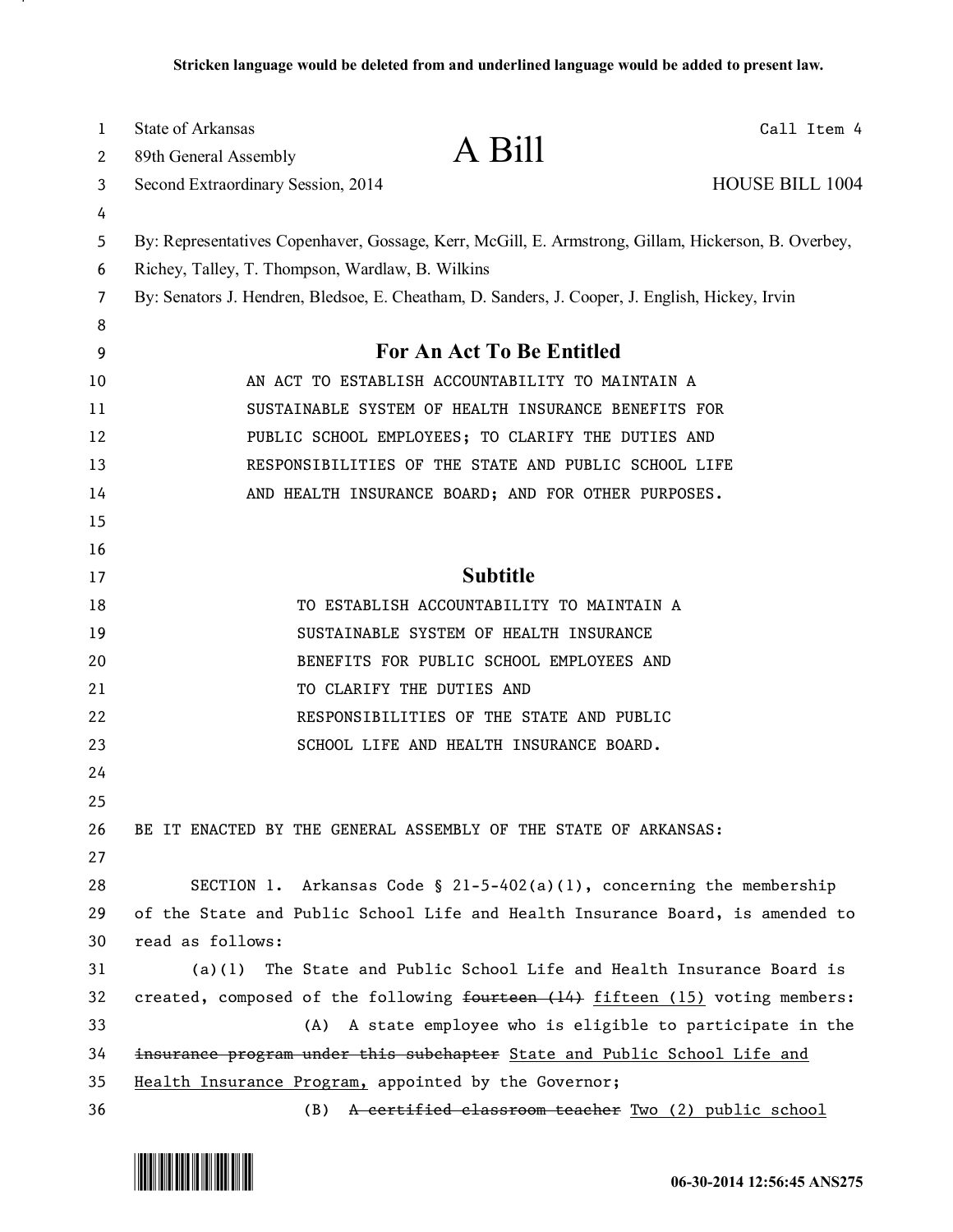employees, at least one (1) of whom is employed by a rural school district, appointed by the Governor; (C) The Insurance Commissioner or his or her designee; (D) The Commissioner of Education or his or her designee; (E) The Director of the Department of Finance and Administration or his or her designee; (F) Three (3) members who are engaged in employee benefits 8 management or risk management, in private industry at least one (1) of whom is a licensed healthcare provider, appointed by the Governor; (G) Two (2) additional member positions that shall be 11 filled by members, one (1) of whom is a retired teacher public school employee and by one (1) of whom is a retired state employee, appointed by the Governor; (H) One (1) public school employee who is employed by a school district as an administrator, appointed by the Governor; (I) The Executive Director of the Arkansas State Board of Pharmacy or his or her state employee pharmacist designee; (J) The Director of Health Facility Services of the Department of Health or his or her designee; and 20 (K) One (1) member who is a <del>licensed health care provider</del> 21 appointed by the Governor member of the Arkansas Medical, Dental, and Pharmaceutical Association, appointed by the Governor. SECTION 2. Arkansas Code § 21-5-404(1), concerning powers, functions, and duties of the State and Public School Life and Health Insurance Board, is amended to add an additional subdivision to read as follows: (C) The board shall require a participant in a consumer-driven health insurance plan option offered under the program to establish a health savings account; SECTION 3. Arkansas Code § 21-5-404(12)(A)(i), concerning the membership of the Benefits Subcommittee of the State and Public School Life and Health Insurance Board, is amended to read as follows: (A)(i) The Benefits Subcommittee of the State and Public School Life and Health Insurance Board shall consist of: (a) Three (3) board members;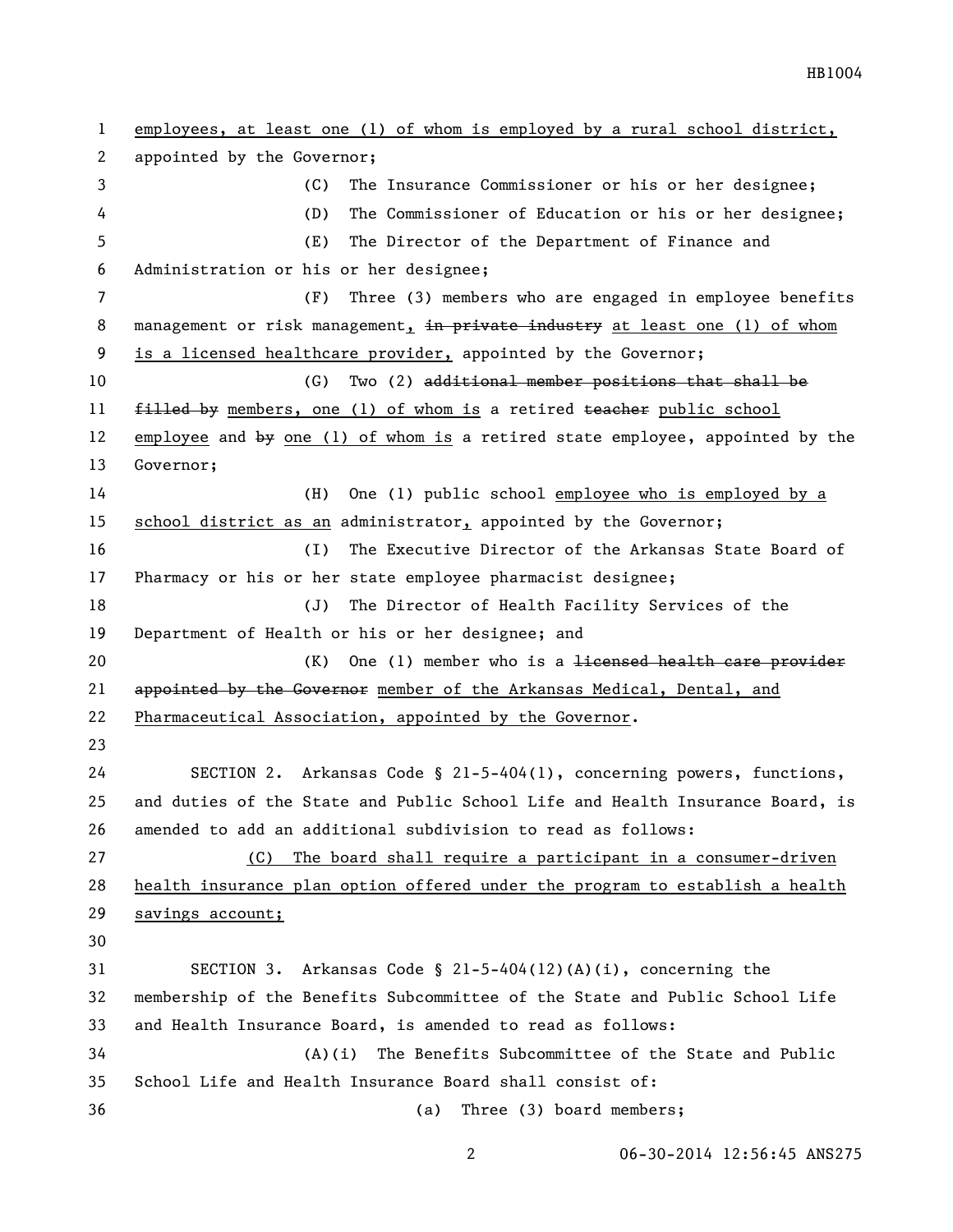HB1004

1 (b) Two (2) state employees; and 2 (c) Two (2) Three (3) public school employees, at least one (1) of whom is employed by a rural school district; and (d) One (1) retired public school employee. 6 SECTION 4. Arkansas Code §  $21-5-404(12)(B)(i)(d)$ , concerning the membership of the Drug Utilization and Evaluation Subcommittee of the State and Public School Life and Health Insurance Board, is amended to read as follows:  $(d)(1)$  One (1) state employee and one  $\left(1\right)$  two 11 (2) public school employee employees appointed by the board,. 12 (2) each of whom has A member appointed under this subdivision (12)(B)(i)(d) shall have expertise in accounting, finance, auditing, or insurance. SECTION 5. Arkansas Code § 21-5-405(b), concerning the duties of the State and Public School Life and Health Insurance Board, is amended to add additional subdivisions to read as follows: (7) Verify that a dependent is eligible for coverage under the program as determined by the board; and (8) Beginning in the 2014 plan year, implement a policy applicable to a participating entity to identify funds that are not required to be paid for federal taxes under the Federal Insurance Contributions Act, 26 U.S.C. § 3101 et seq., and use the identified funds for premium assistance. SECTION 6. Arkansas Code § 21-5-405(b)(4)(C), concerning the duties of the State and Public School Life and Health Insurance Board, is repealed. 29 (G)(i) A school district shall ensure that all funding allocated for public school employee health insurance through the matrix per- student funding calculation used in the most recent adequacy study conducted under the Continuing Adequacy Evaluation Act of 2004, § 10-3-2101 et seq., is used in the school year in which the funding is received or in the following school year to support public school employee health insurance premiums by: (a) Increasing the amount that the school district contributes for health insurance per participating public school

06-30-2014 12:56:45 ANS275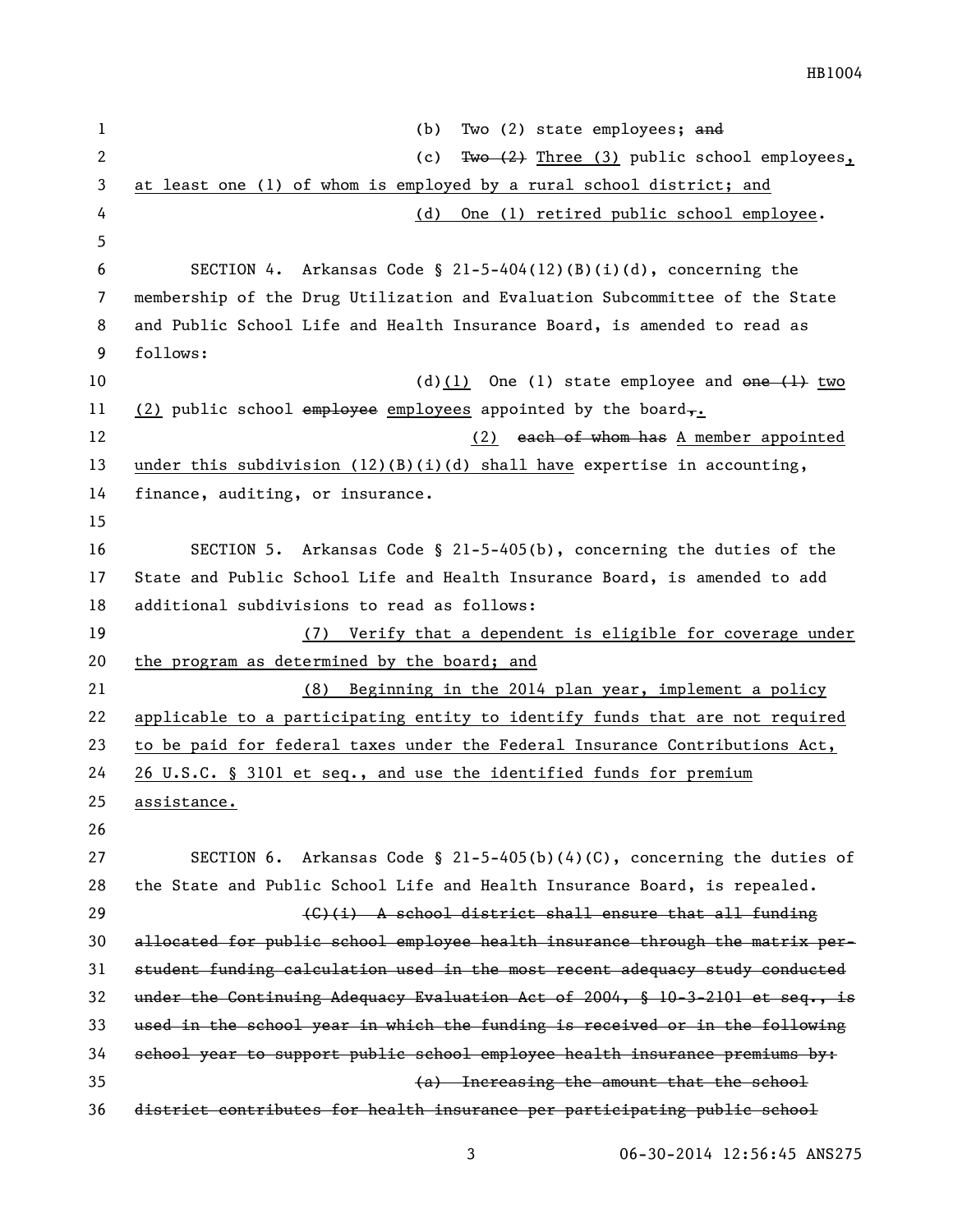| $\mathbf 1$ | employee; or                                                                 |
|-------------|------------------------------------------------------------------------------|
| 2           | (b) Making contributions to the health savings                               |
| 3           | accounts of participating public school employees.                           |
| 4           | (ii) The Department of Education, with the                                   |
| 5           | assistance of the Bureau of Legislative Research, shall notify a school      |
| 6           | district of the amount allocated for public school employee health insurance |
| 7           | through the matrix per-student funding calculation used in the most recent   |
| 8           | adequacy study conducted under the Continuing Adequacy Evaluation Act of     |
| 9           | 2004, § 10-3-2101 et seq., when the Department of Education disburses        |
| 10          | foundation funds to a school district;                                       |
| 11          |                                                                              |
| 12          | SECTION 7. Arkansas Code § 21-5-407(3), concerning the definition of         |
| 13          | "dependent" under the State and Public School Life and Health Insurance      |
| 14          | Program, is amended to read as follows:                                      |
| 15          | $(3)$ (A) "Dependent" means a member of a participant's family               |
| 16          | child or spouse who is eligible for coverage under the State and Public      |
| 17          | School Life and Health Insurance Program;.                                   |
| 18          | Beginning in the 2015 plan year, "dependent" does not<br>(B)                 |
| 19          | include:                                                                     |
| 20          | An individual who is legally separated or<br>(i)                             |
| 21          | divorced from the participant; or                                            |
| 22          | A participant's spouse if the spouse is offered<br>(ii)                      |
| 23          | healthcare coverage, other than the program, through a separate employer-    |
| 24          | funded or employee-funded benefit plan that provides healthcare coverage of  |
| 25          | essential health benefits as provided in 42 U.S.C. § 18022, as existing on   |
| 26          | January 1, 2013;                                                             |
| 27          |                                                                              |
| 28          | SECTION 8. Arkansas Code § 21-5-407(7), concerning the definition of         |
| 29          | "participant" under the State and Public School Life and Health Insurance    |
| 30          | Program, is amended to read as follows:                                      |
| 31          | "Participant" means an individual or an individual's covered<br>(7)          |
| 32          | dependent who is enrolled in a plan option offered under the program and     |
| 33          | continues to be eligible for participation in the program;                   |
| 34          |                                                                              |
| 35          | Arkansas Code § 21-5-407, concerning definitions under the<br>SECTION 9.     |
| 36          | State and Public School Life and Health Insurance Program, is amended to add |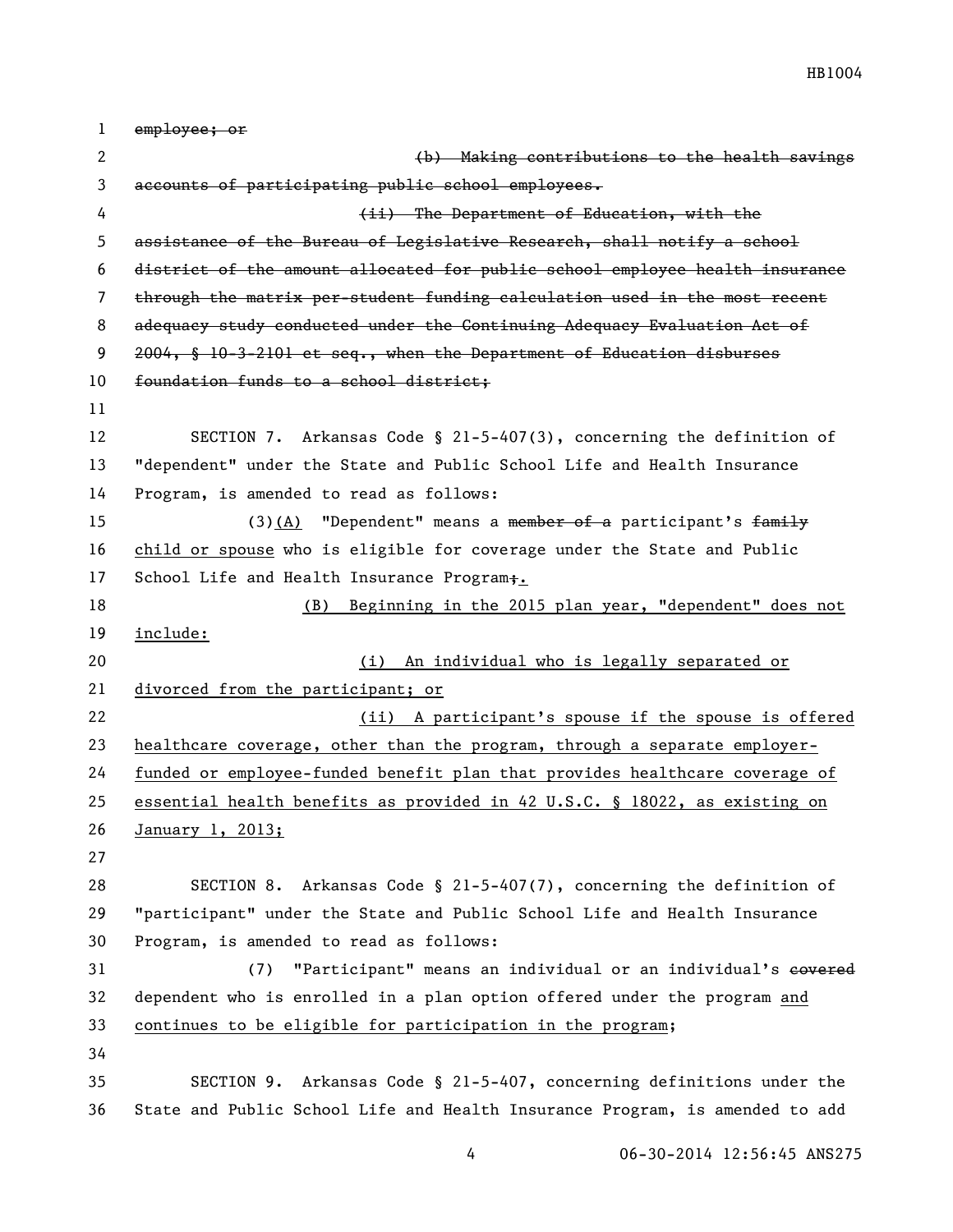an additional subdivision to read as follows: (18) "Rural school district" means a school district or a public charter school that has an average daily membership of one thousand (1,000) students or less. SECTION 10. Uncodified Acts 2011, No. 855, § 3 is amended to read as follows: SECTION 3. DO NOT CODIFY. Pilot Program on coverage for morbid obesity diagnosis and treatment. (a)(1)(A) A state and public school employees health benefit plan that is offered, issued, or renewed on or after January 1, 2012, shall offer coverage for the diagnosis and treatment of morbid obesity. (B) The cost of coverage for the diagnosis and treatment of morbid obesity offered under subdivision (a)(1)(A) of this section shall not exceed: (i) Three million dollars (\$3,000,000) annually for 17 the Arkansas State Employees Health Benefit Plan; or (ii) Three million dollars (\$3,000,000) annually for the Arkansas Public School Employees Health Benefit Plan. (2) The coverage for morbid obesity offered under subdivision 21 (a)(1) of this section includes without limitation coverage for bariatric surgery including: (A) Gastric bypass surgery; (B) Adjustable gastric banding surgery; 25 (C) Sleeve gastrectomy surgery<sub>7</sub>; and (D) Duodenal switch biliopancreatic diversion. 27 (b) A state and public school employees health benefit plan shall offer the benefits under this section to the same extent as for other 29 medically necessary surgical procedures under the enrollee's or insured's 30 contract or policy with the entity.  $\{e\}$  The coverage for morbid obesity diagnosis and treatment offered under this subchapter does not diminish or limit benefits otherwise allowable under a state and public school employees health benefit plan. (c) The State and Public School Life and Health Insurance Board shall discontinue or suspend a plan option offered under subsection (a) of this section if the board determines adjustments are necessary to ensure the

06-30-2014 12:56:45 ANS275